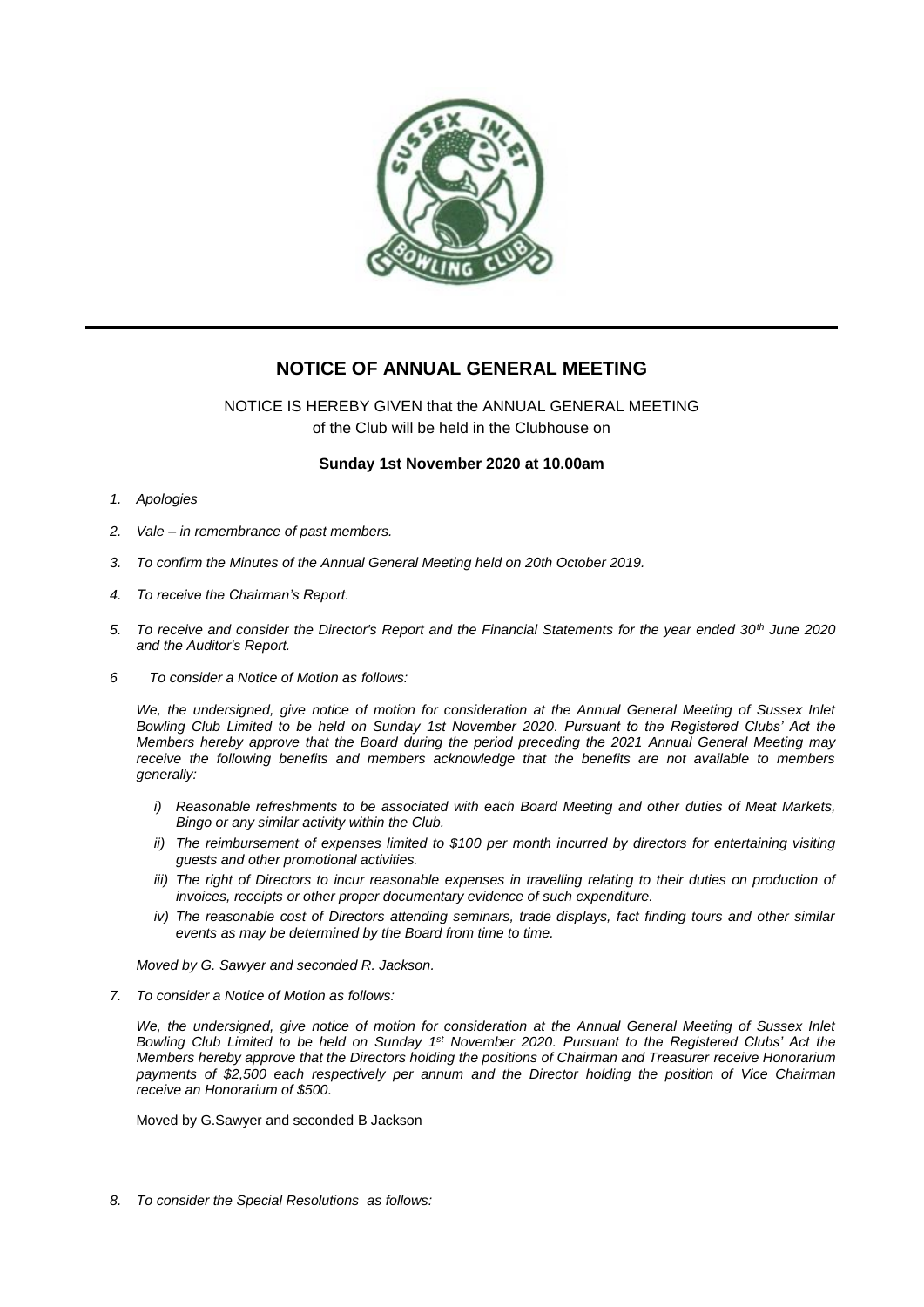#### **SUSSEX INLET BOWLING CLUB LIMITED ABN 72 001 057 905**

## **NOTICE OF SPECIAL RESOLUTION FOR ANNUAL GENERAL MEETING**

**NOTICE** is hereby given that at the Annual General Meeting of **SUSSEX INLET BOWLING CLUB LIMITED** to be held on **Sunday 1st November 2020** commencing at **10.00am** at the premises of the Club, St Georges Avenue, Sussex Inlet, New South Wales, the members will be asked to consider and if thought fit pass the Special Resolutions set out below:

## **PROCEDURAL MATTERS**

- 1. To be passed the Special Resolutions must receive votes in favour from not less than three quarters (75%) of those members who being eligible to do so vote in person on the Special Resolutions at the meeting.
- 2. Only Life members, financial Bowling members, financial Associate members and financial Non Bowling members are eligible to vote on the Special Resolutions.
- 3. Under the Registered Clubs Act, members who are employees of the Club are not entitled to vote and proxy voting is prohibited.
- 4. Amendments to the Special Resolutions (other than minor typographical corrections which do not change the substance or effect of the Special Resolution) will not be permitted from the floor of the meeting.
- 5. The Board of the Club recommends the Special Resolutions to members.

## **FIRST SPECIAL RESOLUTION**

*[The First Special Resolution is to be read in conjunction with the notes to members set out below.*]

That the Constitution of Sussex Inlet Bowling Club Limited be amended by:

- (a) **deleting** rule 21 (c) and re numbering existing rule 21 (d) as 21 (c):
- (b) **deleting** Rule 17(a) and in lieu thereof **inserting** the following new Rule 17(a):

"17(a) Intentionally Deleted."

(c) **deleting** Rules 70 to 78 inclusive and the headings before those Rules and in lieu thereof **inserting** the following new headings and Rules 70 to 78 inclusive:

#### **SECOND SPECIAL RESOLUTION***"70. MATERIAL PERSONAL INTERESTS OF DIRECTORS*

- *70.1 Any director who has a material personal interest in a matter that relates to the affairs of the Club must, as soon as practicable after the relevant facts have come to the director's knowledge declare the nature of the interest at a meeting of the Board and comply with Rule 70.2.*
- *70.2 Subject to Section 195 of the Act, a director who has a material personal interest in a matter that is being considered at a meeting of the Board, or of the Directors of the Club:*
	- *(a) must not vote on the matter; and*
	- *(b) must not be present while the matter is being considered at the meeting.*

**THIRD SPECIAL RESOLUTION***71. REGISTERED CLUBS ACCOUNTABILITY CODE*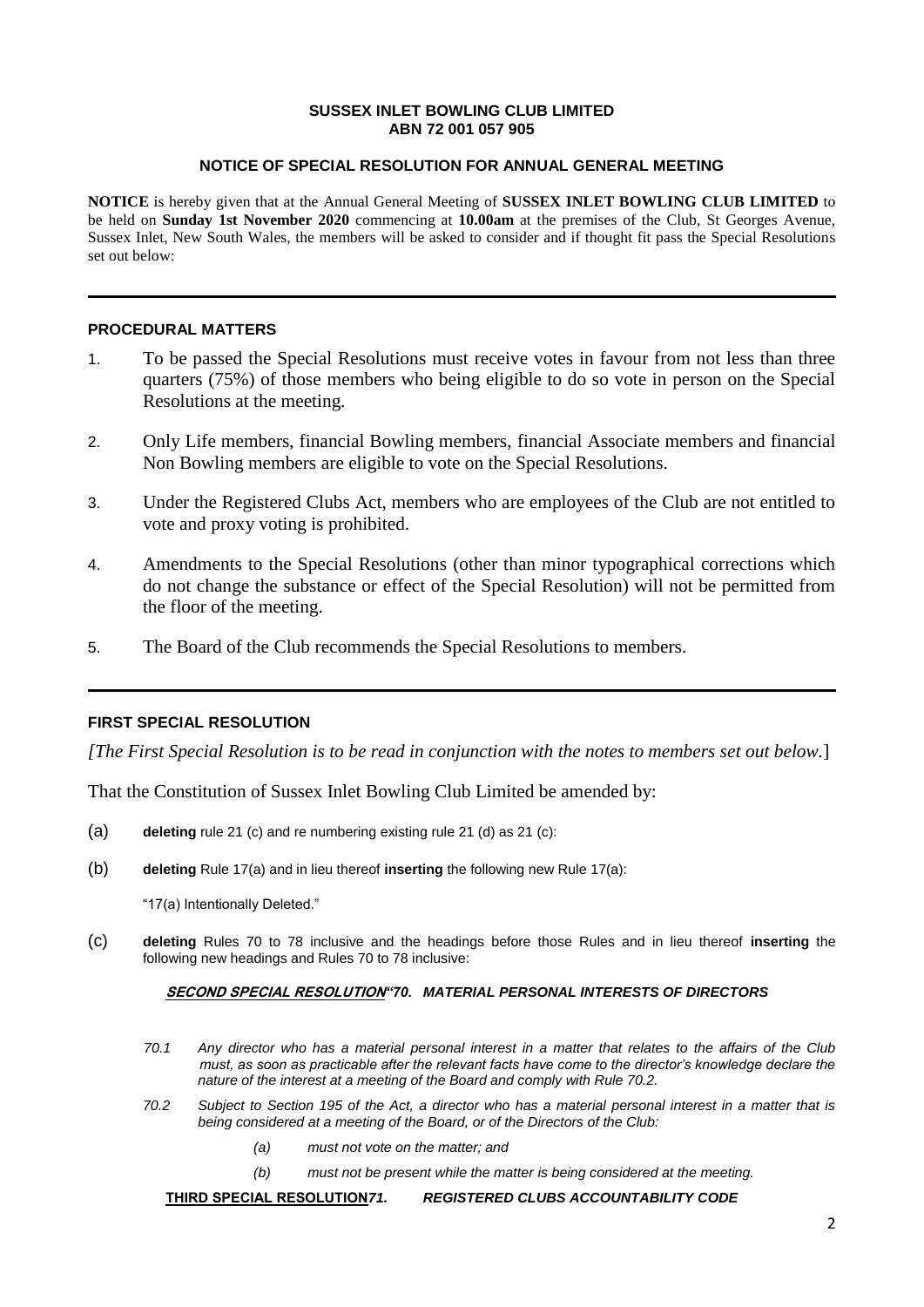- *71.1. The Club must comply with the requirements of the Registered Clubs Accountability Code (as amended from time to time) and the provisions of this Rule 71.*
- *71.2 For the purposes of this Rule 71, the terms "close relative", "controlling interest", "manager", "pecuniary interest" and "top executive" shall have the meanings assigned to them by the Registered Clubs Act and Registered Clubs Regulations.*

*Contracts With Top Executives*

- *71.3 The Club must ensure that each top executive has entered into a written employment contract with the Club dealing with:*
	- *(a) the top executive's terms of employment; and*
	- *(b) the roles and responsibilities of the top executive;*
	- *(c) the remuneration (including fees for service) of the top executive;*
	- *(d) the termination of the top executive's employment.*
- *71.4 Contracts of employment with top executives will not have any effect until they approved by the Board and they must be reviewed by an independent and qualified adviser before they can be approved by the Board.*

*Contracts With Directors Or Top Executives*

- *71.5 Subject to rule 71.7 and any restrictions contained in the Registered Clubs Act, the Club must not enter into a commercial arrangement or a contract with a director or top executive or with a company or other body in which a director or top executive has a pecuniary interest, unless the proposed commercial arrangement or contract is first approved by the Board.*
- *71.6 A "pecuniary interest" in a company for the purposes of Rule 71.5 does not include any interest exempted by the Registered Clubs Act.*

*Contracts With Secretary And Managers*

- *71.7 Unless the commercial arrangement or contract is a contract of employment or is a contract that results from an open tender process or is otherwise permitted by the Registered Clubs Act, the Club must not enter into a commercial arrangement or contract with:*
	- *(a) the Secretary or a manager; or*
	- *(b) any close relative of the Secretary or a manager;*
	- *(c) any company or other body in which the Secretary or a manager or a close relative of the Secretary or a manager has a controlling interest .*

*Loans To Directors And Employees*

- *71.8 The Club must not:*
	- *(a) lend money to a director of the Club; and*
	- *(b) unless otherwise permitted by the Registered Clubs Act and Regulations, the Club must not lend money to an employee of the Club unless the amount of the proposed loan is ten thousand dollars (\$10,000) or less and the proposed loan has first been approved by the Board.*

*Restrictions On The Employment Of Close Relatives Of Directors And Top Executives*

- *71.9 A person who is a close relative of a director or top executive must not be employed by the Club unless their employment is approved by the Board.*
- *71.10 If a person who is being considered for employment by the Club is a close relative of a director of the Club, the director must not take part in any decision relating to the person's employment.*

*Disclosures By Directors And Employees Of The Club*

- *71.11 A director, top executive or employee of the Club must disclose any of the following matters to the Club to the extent that they relate to the director, top executive or employee:*
	- *(a) any material personal interest that the director has in a matter relating to the affairs of the Club; and*
	- *(b) any personal or financial interest of the director or top executive in a contract relating to the procurement of goods or services or any major capital works of the Club;*
	- *(c) any financial interest of the director or top executive in a hotel situated within forty (40) kilometres of the Club's premises;*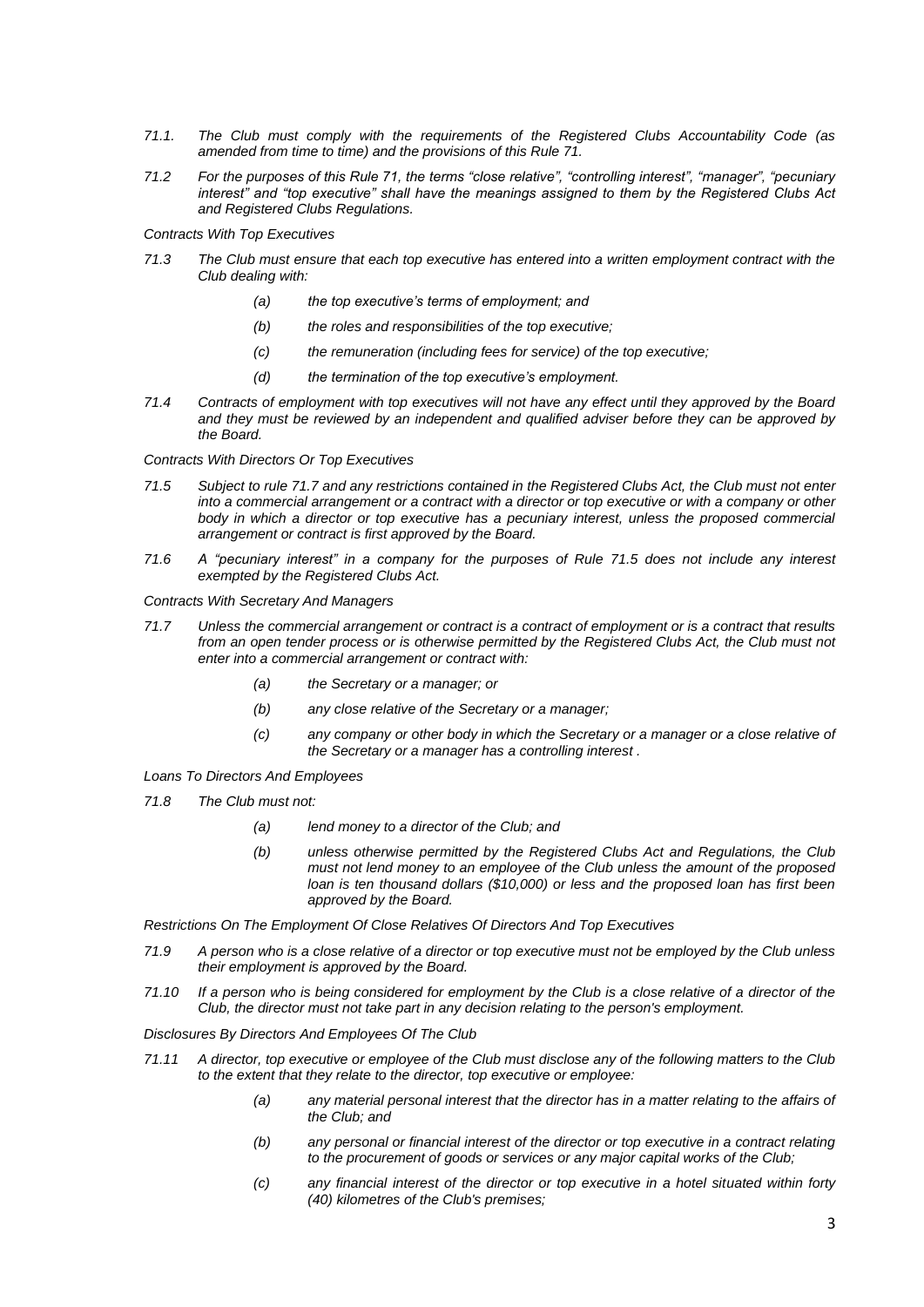- *(d) any gift (which includes money, hospitality and discounts) valued at one thousand dollars (\$1,000) or more, or any remuneration (including any fees for service) of an amount of one thousand dollars (\$1,000) or more, received by the director, top executive or employee from an affiliated body of the club or from a person or body that has entered into a contract with the Club.*
- *71.12 The Club must keep a register in an approved form containing details of the disclosures made to the Club in accordance with Rule 31.11.*

*Provision of Information To Members*

*71.13 The Club must:*

- *(a) make the information required by the Registered Clubs Regulations available to the members of the club within four (4) months after the end of each reporting period to which the information relate; and*
- *(b) indicate, by displaying a notice on the Club's premises and on the Club's website (if any), how the members of the club can access the information.*

**FOURTH SPECIAL RESOLUTION***72-78.INTENTIONALLY DELETED."*

(a) **deleting** Rule 83 (b) and in lieu thereof **inserting** the following new Rule 83 (b):

"(b) The Board must call and arrange to hold a general meeting of the Club on the request of members with at least 5% of the votes that may be cast at the general meeting.

In this Rule 83 the term "the request" shall mean the request referred to in this paragraph (b)."

### **Notes to Members on Special Resolution**

- 1. The Special Resolution proposes four (4) amendments to the Club's Constitution to delete a rule which is no longer relevant and to bring the Constitution into line with the *Corporations Act, Registered Clubs Act* and *Registered Clubs Regulation.*
- 2. **Paragraph (a)** deletes a provision which should have been deleted with earlier amendments to the Club's Constitution in connection with transferring a bowling member to another category of membership if certain circumstance existed. The rule dealing with those circumstances was previously deleted and rule 21 (c) as it now appears makes no sense once the other provision was deleted and accordingly needs to be removed from the Constitution.
- 3. **Paragraph (b)** deletes a provision which is not required. This provision is no longer required because the Registered Clubs Act no longer prescribes a maximum number of members for registered clubs.
- 4. **Paragraph (c)** amends existing provisions relating to corporate governance and accountability to bring the Constitution into line with the recent and significant amendments to the corporate governance and accountability provisions of the *Registered Clubs Act* and *Registered Clubs Regulation*.
- 5. **Paragraph (d)** amends existing provisions relating to the calling of general meetings on the request of members to bring the Constitution into line with the *Corporations Act*.

## **SECOND SPECIAL RESOLUTION**

*[The Second Special Resolution is to be read in conjunction with the notes to members set out below.*]

That the Constitution of Sussex Inlet Bowling Club Limited be amended by: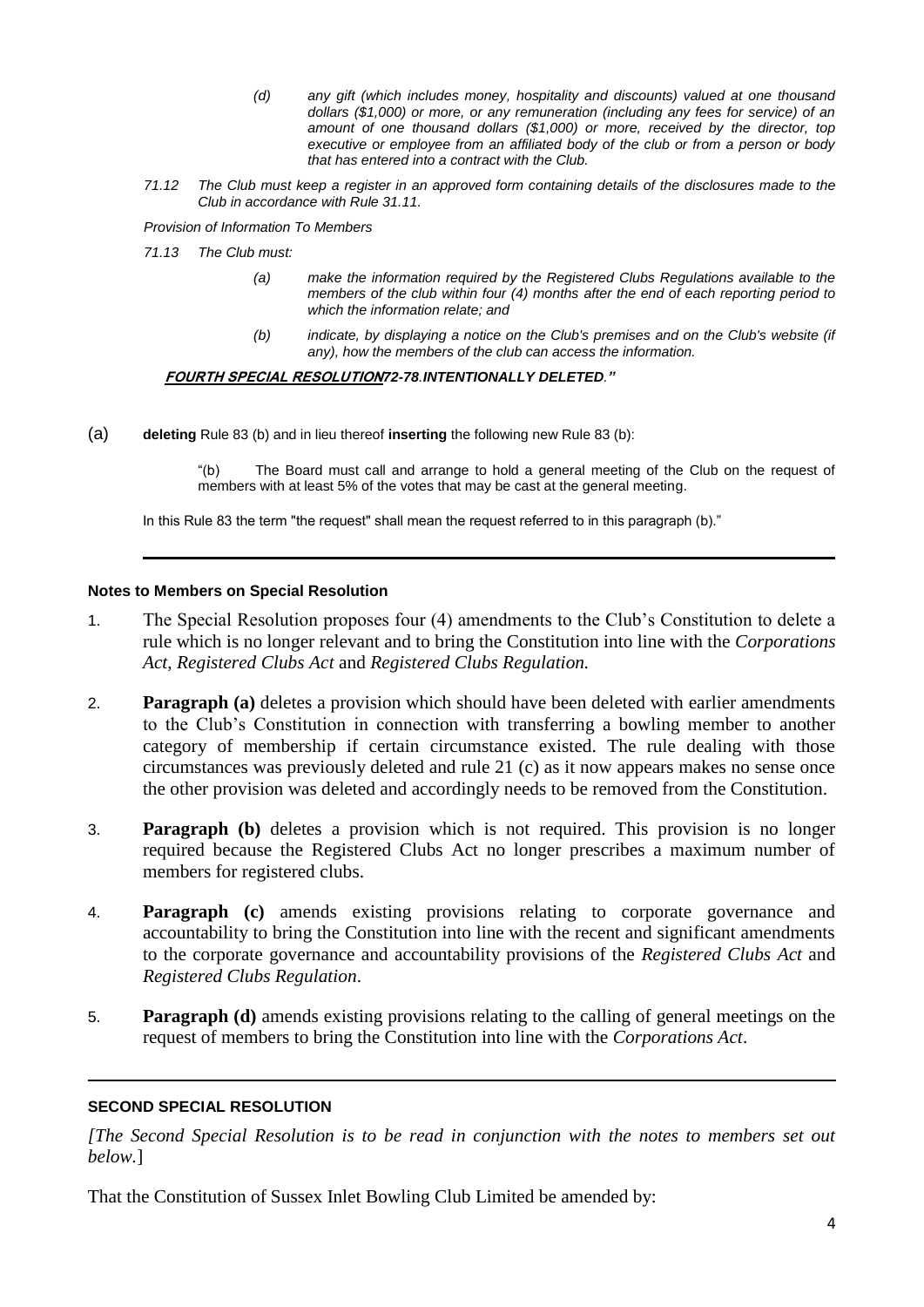(a) *deleting* Rule 18(c) and *inserting* the following new Rule 18(c).

*"Deleted."*

(b) *deleting* Rule 21(c) and *inserting* the following new Rule 21(c):

*"Deleted".*

- (c) *deleting* the sub heading "*Non Bowling Members*" and Rule 23 and *inserting* the following new Rule 23: *"Deleted."*
- (d) *deleting* the words ", *Non Bowling members*" from Rule 26(c).
- (e) *deleting* the words ", *Non Bowling member*" from Rules 27(a) and 27(c).
- (f) *deleting* Rule 27(b) and *inserting* the new Rule 27(b):

*"Deleted."*

(g) *deleting* Rule 34(a)(iii) and *inserting* the following new Rule 34(a)(iii):

*"Deleted."*

- (h) **deleting** the words ", Non Bowling members" from Rule 40(a).
- (i) *deleting* Rule 112 and *inserting* the following new Rule 112:
	- *"This Constitution can only be amended by way of Special Resolution passed at a General Meeting of the members of the Club. Life members, financial Bowling members and Associate members shall be the only members eligible to vote on any Special Resolution to amend this Constitution."*
- (j) **deleting** Rule 51.1(a) and inserting the following new Rule 51.1(a):
	- *"(a) The Board shall consist of:* 
		- *(i) not less than five (5) and not more than nine (9) directors who shall comprise a Chairperson, Deputy Chairperson, Treasurer and up to six (6) Ordinary directors; to be elected by the members or appointed by the Board to fill casual vacancies in accordance with Rule 81; and*
		- *(ii) up to 2 directors appointed by the Board pursuant to Rule 52.1(a1).*

*Provided that there shall be no more than 9 Directors on the Board at any one time and any appointment pursuant to (ii) above will not be beyond the next Biennial election of the Board so that the full 9 positions on the board will be available for election."*

- (k) *inserting* the following new Rules 51.1(a1), 51.1(a2), 51.1 (a3) and 51.1 (a4) immediately after Rule 51.1(a)
	- *"(a1) The Board may appoint two (2) directors pursuant to clause 31 of the Registered Clubs Regulation.*
	- *(a2) Any person appointed by the Board to be a director pursuant to clause 31 of the Registered Clubs Regulation only has to satisfy the requirements of that clause to be appointed and does not have to satisfy any requirement in this Constitution including without limitation belonging to a particular category of membership or being a member of the Club for a specific period of time before standing for or being elected or appointed to the Board."*
	- *(a3) A person appointed under subclause (a1):*
		- *(a) may be appointed for a term of no more than 3 years, and*
		- *(b) must be an ordinary member of the club at the time of, and for the duration of, his or her appointment, and*
		- *(c) is not eligible for re-appointment under subclause (a1), including re-appointment after the end of that term.*
	- *(a4) Within 21 days of an appointment being made under subclause (a1), a notice must be clearly displayed on a notice board on the premises of the registered club and on the club's website (if any) that states:*
		- *(a) the reasons for the person's appointment, and*
		- *(b) the person's relevant skills and qualifications, and*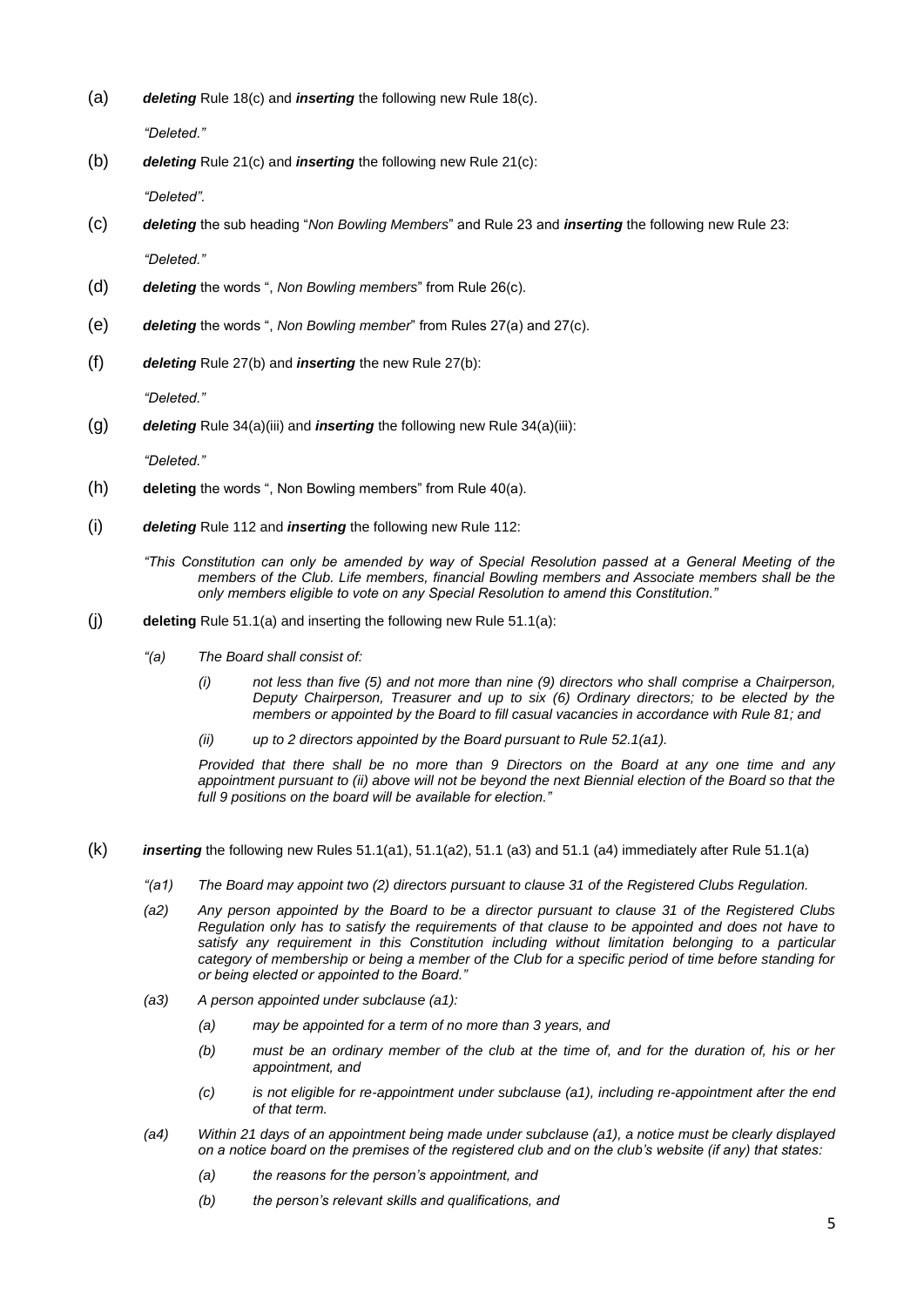- *(c) any payments to be made to the person in connection with his or her appointment."*
- (l) *deleting* Rule 52 and *inserting* the following new Rules 52 and 52A:
	- *"52. Subject to Rule 53, only financial Bowling members, Life members and in accordance with Rule 52A Social members shall be entitled to stand for and be elected or appointed to the Board.*
	- *52A Social members shall only be eligible to stand for and be elected or appointed to the position of Ordinary Director. The maximum number of persons who are Social members who may fill the position of Ordinary Director at any one time is two (2) persons. Social members who are elected or appointed to the position of Ordinary Director shall have the same rights and privileges as Life members and Bowling members who are elected or appointed to the position of Ordinary Director."*

*Notes to Members on the Second Special Resolution*

- 6. The Second Special Resolution proposes to amend the Club's Constitution to delete references to a defunct membership category and also to amend the Rules in relation to the composition of the Board.
- 7. **Paragraphs (a) to (i) inclusive** propose to remove all references to Non Bowling members as found in the Constitution as this category of membership is no longer used by the Club. Removing the references will update the Constitution to accurately reflect the activities of the Club.
- 8. **Paragraphs (j) and (k)** propose to provide the Board with the power to appoint up to two (2) directors to the Board (who are not elected by members or appointed by the Board to fill casual vacancies).
- 9. The *Registered Clubs Act* and *Registered Clubs Regulations* enable boards of registered clubs to appoint up to two (2) directors (who are not elected by members or appointed by the Board to fill casual vacancies) to the Board.
- 10. If the Second Special Resolution is passed, the Board **may** appoint up to two (2) directors to the Board.
- 11. For the avoidance of doubt:
	- (a) the directors appointed to the Board are **in addition** to the seven (7) directors elected by members or appointed by the Board to fill casual vacancies so the Board could consist of 9 directors; and
	- (b) the Board is not required to appoint persons to the Board but it may do so if it wishes;
	- (c) any person appointed by the Board to be a director only has to satisfy the requirements of the *Registered Clubs Act* and *Registered Clubs Regulations* to be appointed and does not have to satisfy any requirement in this Constitution such as belonging to a particular category of membership or being a member for a specific period of time before standing for or being elected or appointed to the Board;
	- (d) if a person is appointed to the Board, the Club must, within twenty one (21) days of the appointment, display a notice on the Club's noticeboard and website stating:
		- (i) the reasons for the person's appointment, and
		- (ii) the person's relevant skills and qualifications, and
		- (iii) any payments to be made to the person in connection with his or her appointment.
- 12. This amendment allows the Board to identify persons with particular skills, expertise and experience which may be beneficial to the Club and allow the Board to appoint those persons to the Board.